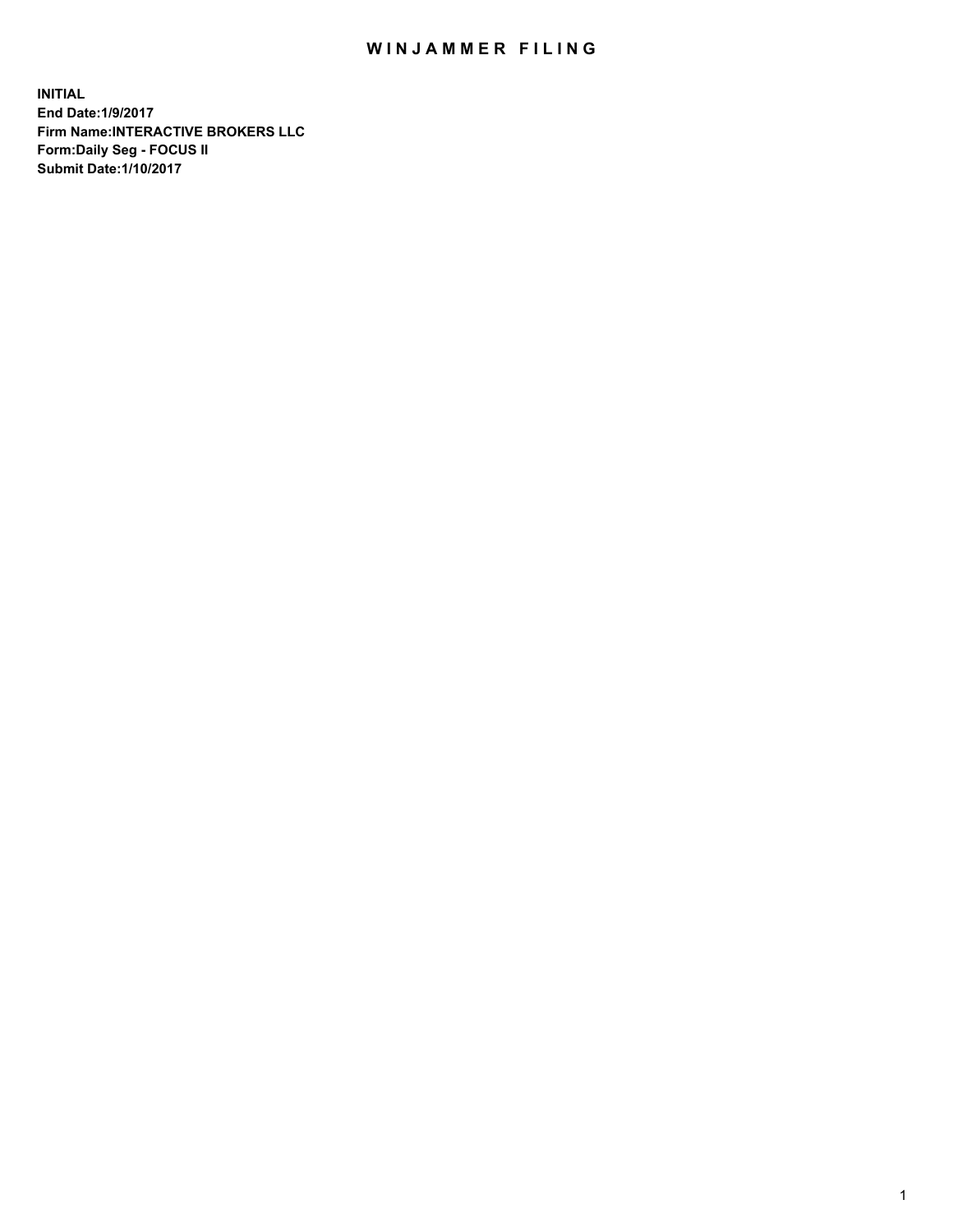## **INITIAL End Date:1/9/2017 Firm Name:INTERACTIVE BROKERS LLC Form:Daily Seg - FOCUS II Submit Date:1/10/2017 Daily Segregation - Cover Page**

| Name of Company<br><b>Contact Name</b><br><b>Contact Phone Number</b><br><b>Contact Email Address</b>                                                                                                                                                                                                                          | <b>INTERACTIVE BROKERS LLC</b><br><b>James Menicucci</b><br>203-618-8085<br>jmenicucci@interactivebrokers.c<br>om |
|--------------------------------------------------------------------------------------------------------------------------------------------------------------------------------------------------------------------------------------------------------------------------------------------------------------------------------|-------------------------------------------------------------------------------------------------------------------|
| FCM's Customer Segregated Funds Residual Interest Target (choose one):<br>a. Minimum dollar amount: ; or<br>b. Minimum percentage of customer segregated funds required:% ; or<br>c. Dollar amount range between: and; or<br>d. Percentage range of customer segregated funds required between: % and %.                       | $\overline{\mathbf{0}}$<br>0<br>155,000,000 245,000,000<br>00                                                     |
| FCM's Customer Secured Amount Funds Residual Interest Target (choose one):<br>a. Minimum dollar amount: ; or<br>b. Minimum percentage of customer secured funds required:%; or<br>c. Dollar amount range between: and; or<br>d. Percentage range of customer secured funds required between: % and %.                          | $\overline{\mathbf{0}}$<br>0<br>80,000,000 120,000,000<br>00                                                      |
| FCM's Cleared Swaps Customer Collateral Residual Interest Target (choose one):<br>a. Minimum dollar amount: ; or<br>b. Minimum percentage of cleared swaps customer collateral required:% ; or<br>c. Dollar amount range between: and; or<br>d. Percentage range of cleared swaps customer collateral required between:% and%. | $\overline{\mathbf{0}}$<br>$\overline{\mathbf{0}}$<br>00<br>0 <sub>0</sub>                                        |

Attach supporting documents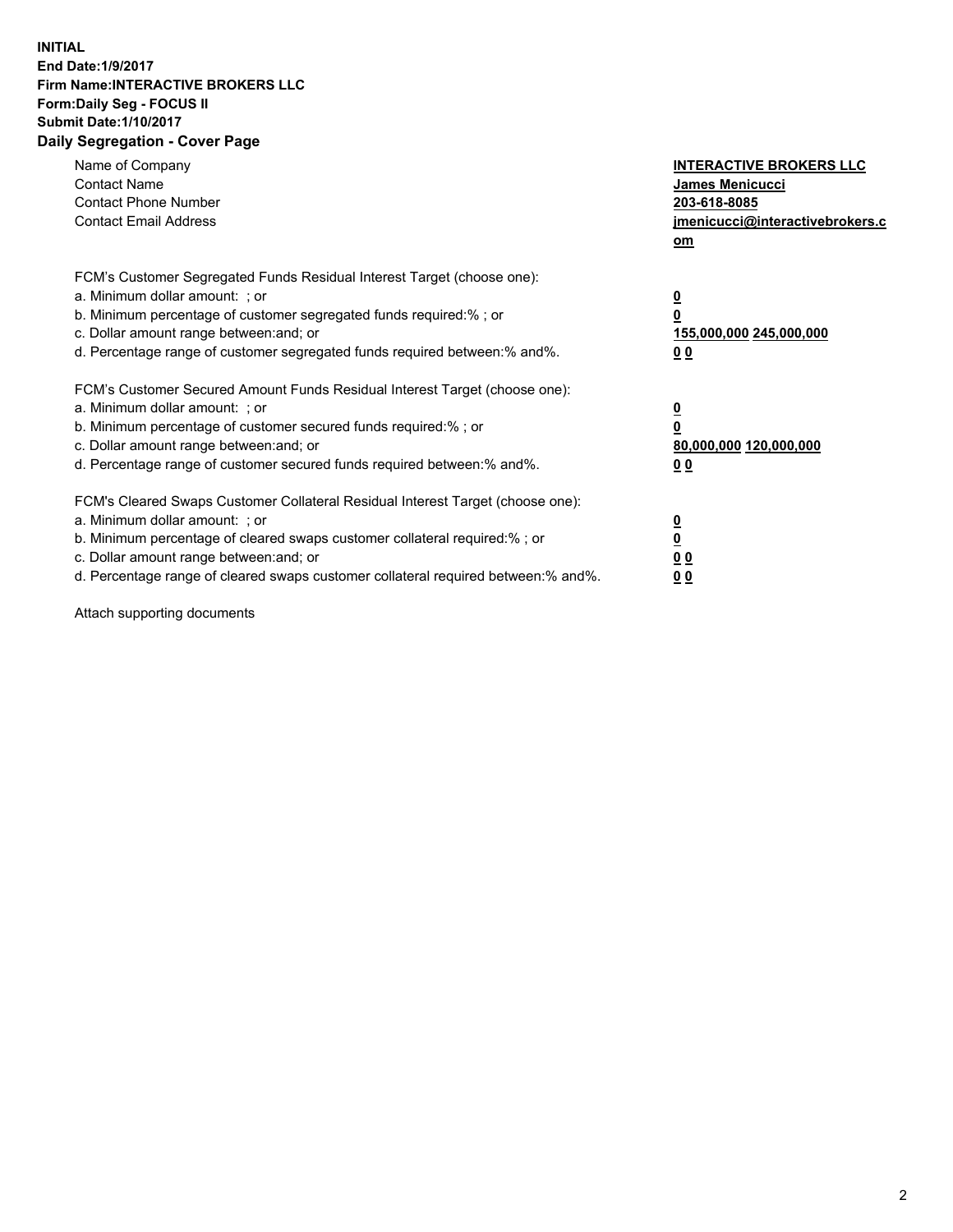## **INITIAL End Date:1/9/2017 Firm Name:INTERACTIVE BROKERS LLC Form:Daily Seg - FOCUS II Submit Date:1/10/2017 Daily Segregation - Secured Amounts**

|     | Daily Jegregation - Jeculed Aniounts                                                        |                                  |
|-----|---------------------------------------------------------------------------------------------|----------------------------------|
|     | Foreign Futures and Foreign Options Secured Amounts                                         |                                  |
|     | Amount required to be set aside pursuant to law, rule or regulation of a foreign            | $0$ [7305]                       |
|     | government or a rule of a self-regulatory organization authorized thereunder                |                                  |
| 1.  | Net ledger balance - Foreign Futures and Foreign Option Trading - All Customers             |                                  |
|     | A. Cash                                                                                     | 348,272,152 [7315]               |
|     | B. Securities (at market)                                                                   | $0$ [7317]                       |
| 2.  | Net unrealized profit (loss) in open futures contracts traded on a foreign board of trade   | 14,220,517 [7325]                |
| 3.  | Exchange traded options                                                                     |                                  |
|     | a. Market value of open option contracts purchased on a foreign board of trade              | 190,467 [7335]                   |
|     | b. Market value of open contracts granted (sold) on a foreign board of trade                | $-32,145$ [7337]                 |
| 4.  | Net equity (deficit) (add lines 1. 2. and 3.)                                               | 362,650,991 [7345]               |
| 5.  | Account liquidating to a deficit and account with a debit balances - gross amount           | 64,637 [7351]                    |
|     | Less: amount offset by customer owned securities                                            | 0 [7352] 64,637 [7354]           |
| 6.  | Amount required to be set aside as the secured amount - Net Liquidating Equity              | 362,715,628 [7355]               |
|     | Method (add lines 4 and 5)                                                                  |                                  |
| 7.  | Greater of amount required to be set aside pursuant to foreign jurisdiction (above) or line | 362,715,628 [7360]               |
|     | 6.                                                                                          |                                  |
|     | FUNDS DEPOSITED IN SEPARATE REGULATION 30.7 ACCOUNTS                                        |                                  |
| 1.  | Cash in banks                                                                               |                                  |
|     | A. Banks located in the United States                                                       | $0$ [7500]                       |
|     | B. Other banks qualified under Regulation 30.7                                              | 0 [7520] 0 [7530]                |
| 2.  | Securities                                                                                  |                                  |
|     | A. In safekeeping with banks located in the United States                                   | 413,503,025 [7540]               |
|     | B. In safekeeping with other banks qualified under Regulation 30.7                          | 0 [7560] 413,503,025 [7570]      |
| 3.  | Equities with registered futures commission merchants                                       |                                  |
|     | A. Cash                                                                                     | $0$ [7580]                       |
|     | <b>B.</b> Securities                                                                        | $0$ [7590]                       |
|     | C. Unrealized gain (loss) on open futures contracts                                         | $0$ [7600]                       |
|     | D. Value of long option contracts                                                           |                                  |
|     | E. Value of short option contracts                                                          | $0$ [7610]                       |
| 4.  |                                                                                             | 0 [7615] 0 [7620]                |
|     | Amounts held by clearing organizations of foreign boards of trade<br>A. Cash                |                                  |
|     | <b>B.</b> Securities                                                                        | $0$ [7640]                       |
|     |                                                                                             | $0$ [7650]                       |
|     | C. Amount due to (from) clearing organization - daily variation                             | $0$ [7660]                       |
|     | D. Value of long option contracts                                                           | $0$ [7670]                       |
|     | E. Value of short option contracts                                                          | 0 [7675] 0 [7680]                |
| 5.  | Amounts held by members of foreign boards of trade                                          |                                  |
|     | A. Cash                                                                                     | 64,891,185 [7700]                |
|     | <b>B.</b> Securities                                                                        | $0$ [7710]                       |
|     | C. Unrealized gain (loss) on open futures contracts                                         | 7,318,542 [7720]                 |
|     | D. Value of long option contracts                                                           | 190,468 [7730]                   |
|     | E. Value of short option contracts                                                          | -32,145 [7735] 72,368,050 [7740] |
| 6.  | Amounts with other depositories designated by a foreign board of trade                      | 0 [7760]                         |
| 7.  | Segregated funds on hand                                                                    | $0$ [7765]                       |
| 8.  | Total funds in separate section 30.7 accounts                                               | 485,871,075 [7770]               |
| 9.  | Excess (deficiency) Set Aside for Secured Amount (subtract line 7 Secured Statement         | 123, 155, 447 [7380]             |
|     | Page 1 from Line 8)                                                                         |                                  |
| 10. | Management Target Amount for Excess funds in separate section 30.7 accounts                 | 80,000,000 [7780]                |
| 11. | Excess (deficiency) funds in separate 30.7 accounts over (under) Management Target          | 43,155,447 [7785]                |
|     |                                                                                             |                                  |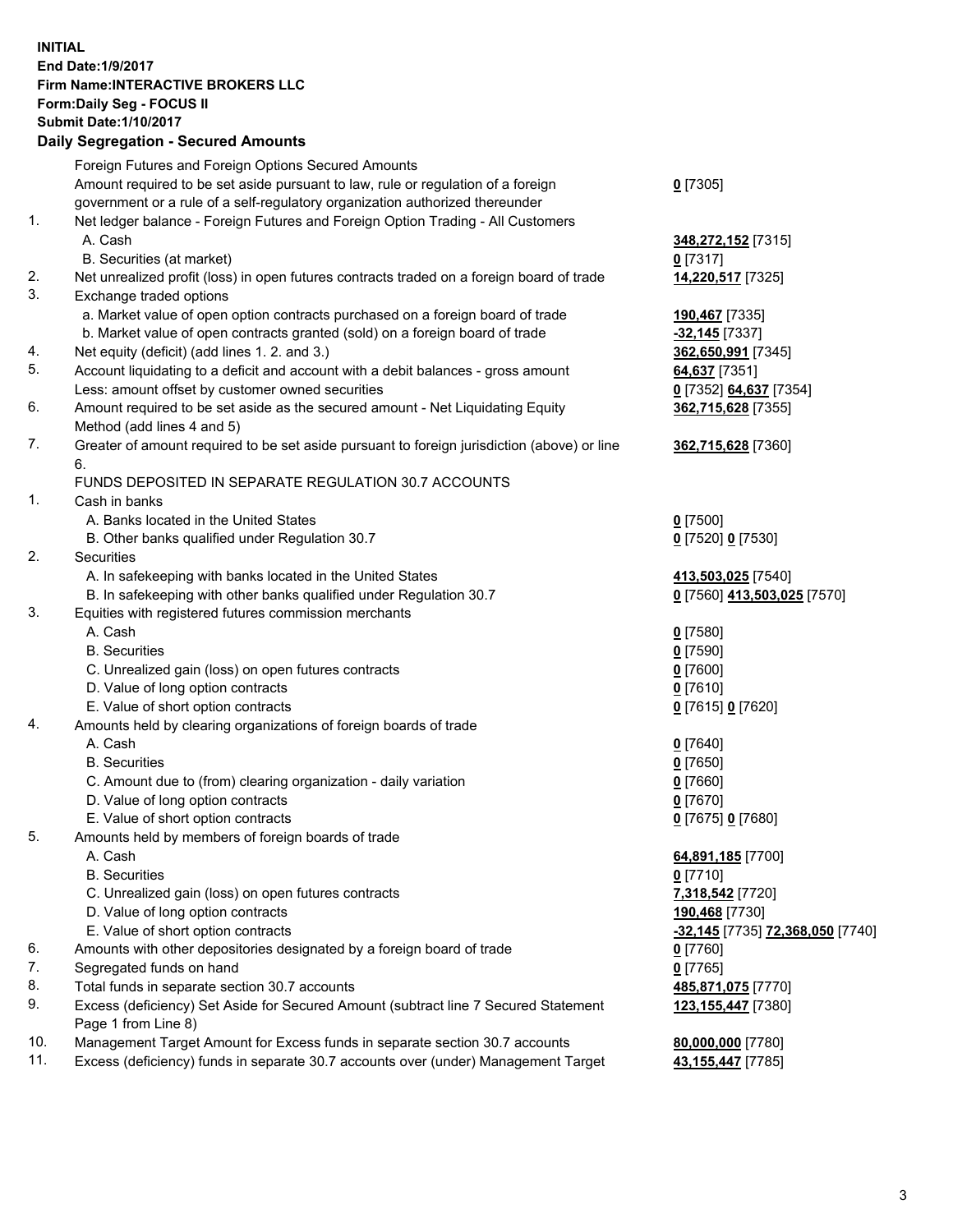**INITIAL End Date:1/9/2017 Firm Name:INTERACTIVE BROKERS LLC Form:Daily Seg - FOCUS II Submit Date:1/10/2017 Daily Segregation - Segregation Statement** SEGREGATION REQUIREMENTS(Section 4d(2) of the CEAct) 1. Net ledger balance A. Cash **3,174,330,272** [7010] B. Securities (at market) **0** [7020] 2. Net unrealized profit (loss) in open futures contracts traded on a contract market **33,393,689** [7030] 3. Exchange traded options A. Add market value of open option contracts purchased on a contract market **103,137,920** [7032] B. Deduct market value of open option contracts granted (sold) on a contract market **-187,803,661** [7033] 4. Net equity (deficit) (add lines 1, 2 and 3) **3,123,058,220** [7040] 5. Accounts liquidating to a deficit and accounts with debit balances - gross amount **174,120** [7045] Less: amount offset by customer securities **0** [7047] **174,120** [7050] 6. Amount required to be segregated (add lines 4 and 5) **3,123,232,340** [7060] FUNDS IN SEGREGATED ACCOUNTS 7. Deposited in segregated funds bank accounts A. Cash **56,611,571** [7070] B. Securities representing investments of customers' funds (at market) **2,067,072,475** [7080] C. Securities held for particular customers or option customers in lieu of cash (at market) **0** [7090] 8. Margins on deposit with derivatives clearing organizations of contract markets A. Cash **18,626,553** [7100] B. Securities representing investments of customers' funds (at market) **1,289,182,152** [7110] C. Securities held for particular customers or option customers in lieu of cash (at market) **0** [7120] 9. Net settlement from (to) derivatives clearing organizations of contract markets **5,102,230** [7130] 10. Exchange traded options A. Value of open long option contracts **103,124,782** [7132] B. Value of open short option contracts **-187,801,157** [7133] 11. Net equities with other FCMs A. Net liquidating equity **0** [7140] B. Securities representing investments of customers' funds (at market) **0** [7160] C. Securities held for particular customers or option customers in lieu of cash (at market) **0** [7170] 12. Segregated funds on hand **0** [7150] 13. Total amount in segregation (add lines 7 through 12) **3,351,918,606** [7180] 14. Excess (deficiency) funds in segregation (subtract line 6 from line 13) **228,686,266** [7190] 15. Management Target Amount for Excess funds in segregation **155,000,000** [7194] **73,686,266** [7198]

16. Excess (deficiency) funds in segregation over (under) Management Target Amount Excess